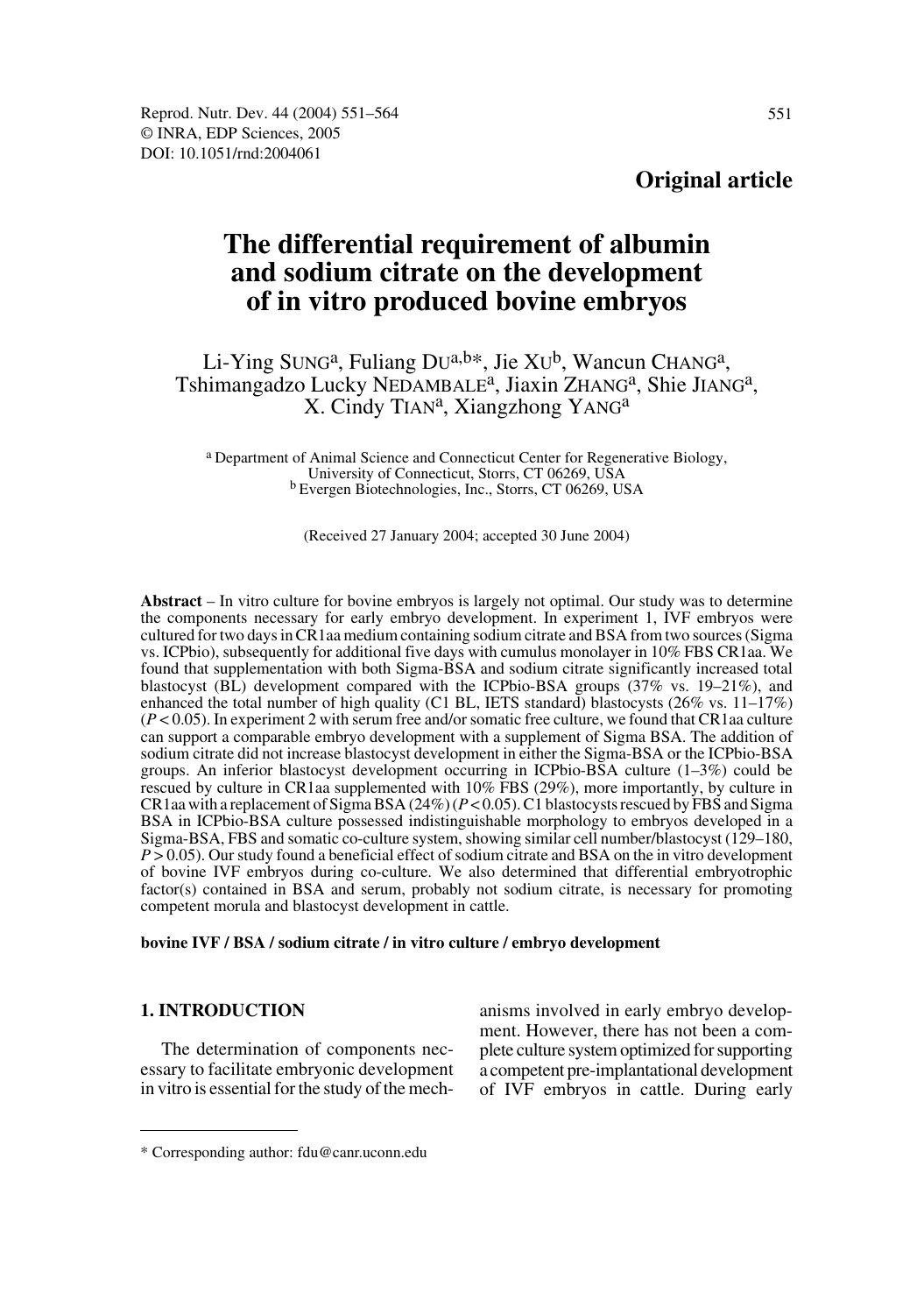study of bovine embryo culture, embryonic development was hampered, and encountered an 8–16 stage block due to an inefficient culture condition. In the 1980's, the system of co-culturing bovine embryos with somatic cells was subsequently widely used to enhance development, and overcome this developmental block [1]. Somatic cells, such as oviduct epithelial or cumulus cells, provide unknown metabolic requirements and promoting factors that facilitate a high rate of blastocyst development. Nevertheless, IVF derived animals manifested the large offspring syndrome in sheep and bovine, which was possibly caused by the addition of serum and somatic cells in co-culture medium [2, 3]. Serum can provide proteins and other beneficial factors, such as growth factors, vitamins, amino acids, minerals, and energy substrates; however, it is known that serum inhibits the first cleavage division of bovine embryos although it promotes their blastocyst development [4]. Recently, the excess accumulation of abnormal cytoplasmic lipid droplets was found in bovine IVF embryos cultured in serum-supplemented medium [5]. Therefore, developing a capable embryo culture with somatic co-culture-free or even serum-free in the medium becomes an assurance for IVF embryos competent for cryopreservation and embryo transfer [5, 6]. Chemically defined and/or semi-defined media [7–10] such as the C. Rosenkrans medium (CR1) [11, 12], synthetic oviduct fluid (SOF), [13–15] and KSOM [16, 17], have been developed in an attempt to satisfy the metabolic requirements for embryonic development in vitro. Since then, research has focused on the selection of culture medium, amino acids, metabolic substrates, growth factors and protein supplementation for successful embryo production in vitro [15, 17–22].

Although the supplementation with a protein source is not absolutely necessary in a defined chemical medium [7, 16, 17], it has been shown that the complete lack of proteins in the medium causes inconsistent embryo development in vitro [23, 24]. The addition of the serum's biological derivative, bovine serum albumin (BSA), to protein free cultures reverses developmental inconsistency [20, 21, 25] and facilitates to a low extent of embryonic lipid inclusions in cultured embryos [5]. However, variations in commercially available BSA due to batch discrepancies and differences in methods of preparation have reinforced the difficulty of studying its function in embryo development [26–28]. The reason for batch discrepancies of albumins in promoting embryotrophic properties is due, at least in part, to the presence of contaminants. Gray et al. [27] found that commercial BSA was heavily contaminated by citrate that stimulated rabbit embryonic cell proliferation and the expansion of blastocysts. Citrate was thus found to be a prominent contaminant in commercial BSA that stimulates fatty acid synthesis, and is an important chelator of heavy metal ions [9, 29]. This may be necessary for sustaining junctional integrity and promoting compaction and blastocoel formation [15].

The objectives of this study were, first, to evaluate the effects of albumin (Sigma vs. ICPbio) and sodium citrate, a known albumin contaminant, on the development of cocultured bovine embryos. Secondly, under complete somatic and serum-free culture conditions, we examined the direct effect of BSA and sodium citrate on the subsequent development of in vitro produced bovine embryos. We report here, an effect of sodium citrate and BSA on the in vitro development of bovine IVF embryos during cumulus coculture. We also determined that another embryotrophic factor, probably not sodium citrate, retained in the extraction of BSA and present in bovine fetal serum is necessary for promotion of competent morula compaction and blastocyst development in cattle.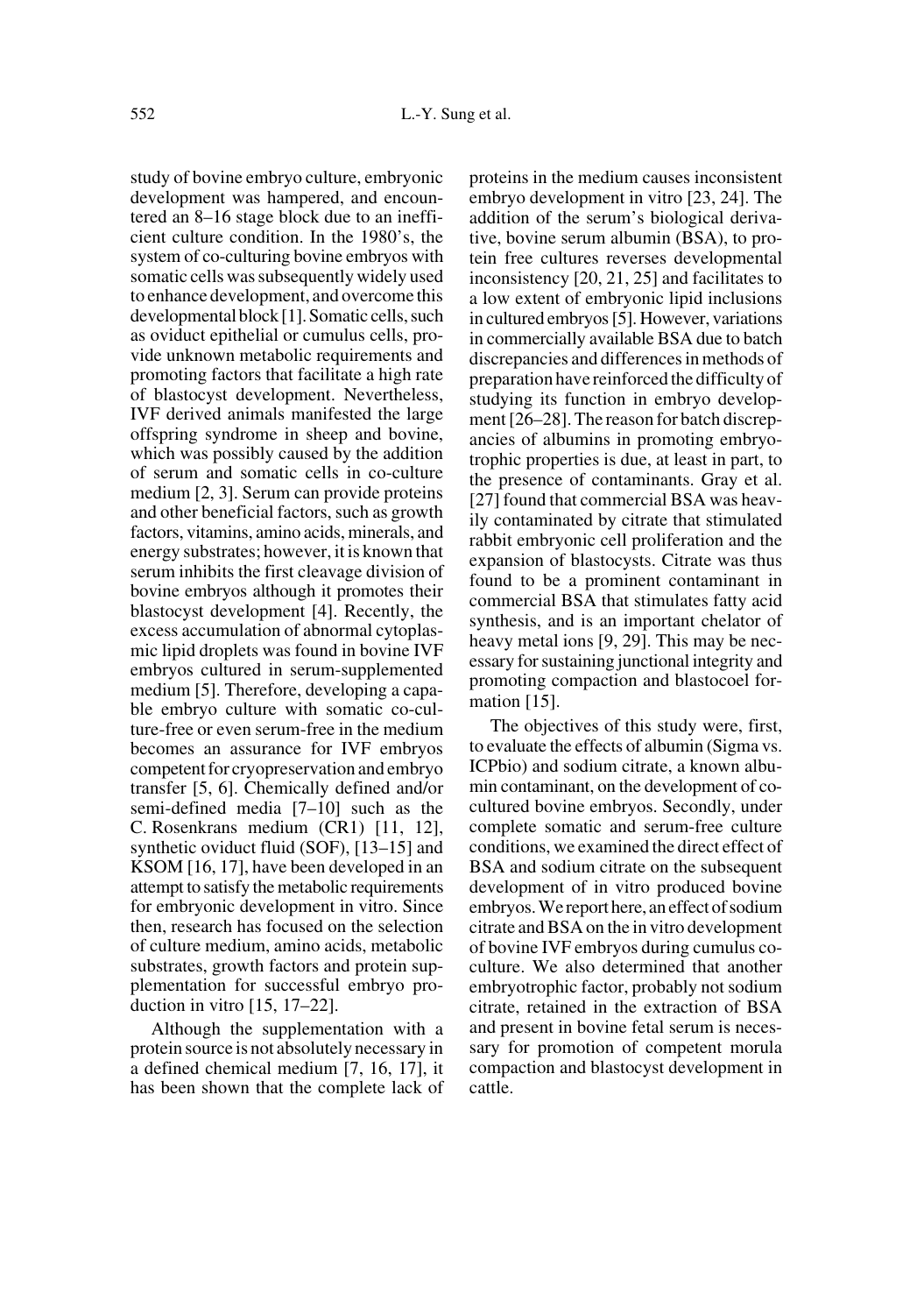# **2. MATERIALS AND METHODS**

#### **2.1. Collection, maturation and fertilization of oocytes in vitro**

Chemicals for in vitro maturation/fertilization/culture in cattle were purchased from Sigma Chemical Co (St. Louis, MO, USA) unless otherwise indicated.

The maturation medium consisted of Medium 199 (M199) with Earle's salts, L-glutamine,  $2.2 g \text{·}L^{-1}$  sodium bicarbonate, and 25 mM HEPES (Gibco, 12340-014, Grand Island, NY) containing 7.5% (v/v) fetal bovine serum (FBS) (Hyclone, Logan, UT, SH0070.03) supplemented with 0.5  $\mu$ g·mL<sup>-1</sup> ovine FSH (NIDDK), 5.0  $\mu$ g·mL<sup>-1</sup> ovine LH (NIDDK) and 1.0  $\mu$ g·mL<sup>-1</sup> estradiol (E-8875). The cumulus oocyte complexes (COCs) used in this study were aspirated from antral follicles of slaughterhouse ovaries as described previously [30]. Oocytes with at least four intact layers of cumulus cells were selected, washed three times in Dulbecco phosphate buffered saline (D-PBS; Gibco, 15240-013) supplemented with  $0.1\%$ polyvinyl alcohol (PVA; P-8136). Once washed in the maturation medium, the oocytes were transferred as groups of 20 to 25 per drop into Falcon  $35 \times 10$  mm Petri dishes (Becton Dickinson, Franklin Lakes, NJ, 1008) containing 75 µL maturation medium covered with mineral oil, and subsequently cultured for 20–22 h in 5%  $CO<sub>2</sub>$  humidity saturated air at 39 °C.

Commercially available frozen semen (0.25 mL per straw) from a single ejaculate of a Holstein bull was used for the fertilization procedure. After 10 s gentle shaking in air (20 °C), the semen straw was thawed for 10 s in a 37 °C water-bath. Spermatozoa were washed in 8 mL Brackett and Oliphant solution (BO) [31], and medium was added containing  $3 \text{ mg} \cdot \text{mL}^{-1}$  BSA (A-6003, see detail below) and 10 mM caffeine (P-0750) (BO sperm wash solution), before centrifugation for 8 min at 1000× *g*. The washing and centrifugation steps were repeated at least twice. The washed spermatozoa pellet was resuspended in BO sperm wash solution at a concentration of  $1.0 \times 10^{6}$ ·mL<sup>-1</sup>, ready for subsequent fertilization. After maturation, COCs with expanded cumulus cells were transferred, and washed twice in BO medium containing 6 mg·mL<sup>-1</sup> BSA (A-6003) and  $10 \mu$ g·mL<sup>-1</sup> heparin (H-3125) (BO fertilization solution). The oocytes were allocated into groups of 20–25 and placed into a 50 µL drop of BO fertilization solution pre-equilibrated for two hours in  $5\%$  CO<sub>2</sub> at 39 °C. One 50 µL volume of sperm suspension with final sperm concentration of  $0.5 \times 10^6$ ·mL<sup>-1</sup> was added to each oocytecontaining fertilization droplet before finally incubation for 6 h at 39 °C in 5% CO<sub>2</sub> in humidified air.

#### **2.2. In vitro culture**

The base culture medium for all embryos was defined as CR1 [6], consisting of 114.7 mM NaCl, 3.1 mM KCl, 26.2 mM NaHCO<sub>3</sub>, 1 mM L-Glutamine, 0.4 mM sodium pyruvate (P-2256) and 5.5 mM hemicalcium lactate (L-4388). The CR1 medium was supplemented with 1X MEM (M-7145) and 1X BME amino acid (B-6766), and referred to as CR1aa. Following IVF, presumptive zygotes were stripped of cumulus cells by vortexing for 1 min in  $100 \mu L$  7.5% FBS M199 medium, and washed three times in M199 and twice in CR1aa medium. The embryos were then randomly allocated to different treatment groups according to the experimental design described below. Two sources of BSA, one from Sigma, A-6003, (essentially fatty acid free, initially fractionated from fraction V by cold alcohol precipitation), and another from ICPbio ABRZ-010 (ICPbio Living science, Auckland, New Zealand; freeze-dried powder irradiated to 2.5 MRads), were tested. The concentration of BSA was prepared as 6 mg·mL<sup>-1</sup> for all treatments in the study. For all CR1aa culture media containing fetal bovine serum (FBS), 10% (v/v) FBS (Hyclone, SH0070.03) was used. For somatic cell co-culture of embryos, culture dishes used for maturation, which contained a layer of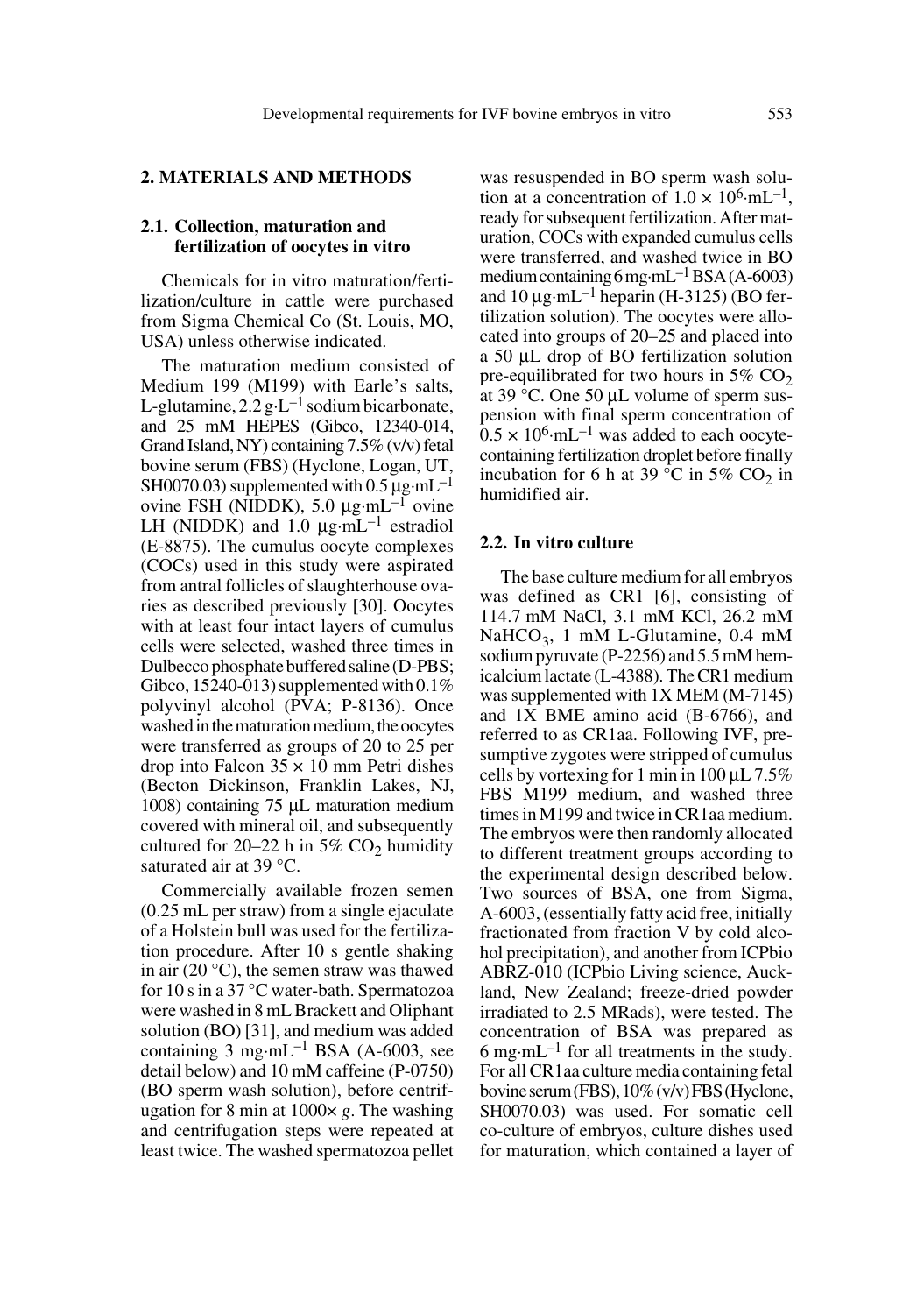|       |                        |                                       |                                                                                                                     |                      |                          |         |          |          |          |                       |                   | 554               |
|-------|------------------------|---------------------------------------|---------------------------------------------------------------------------------------------------------------------|----------------------|--------------------------|---------|----------|----------|----------|-----------------------|-------------------|-------------------|
|       |                        |                                       | Table I. Effect of BSA and sodium citrate on subsequent development of bovine IVP embryos under somatic co-culture. |                      |                          |         |          |          |          |                       |                   |                   |
| Group | No. of<br>replications | Treatment<br>Days $1-2$<br>Days $3-7$ |                                                                                                                     |                      |                          | No. of  | Cleavage | 6–8 Cell | Morula   | D7 Blastocyst $(\%)$  |                   |                   |
|       |                        | <b>BSA</b>                            | Sodium<br>citrate (mM)                                                                                              | <b>FBS</b><br>$(\%)$ | Sodium<br>$citrate$ (mM) | embryos | $(\%)$   | $(\%)$   | $(\%)$   | <b>Total BL</b>       | C <sub>1</sub> BL |                   |
| A     | 5                      | Sigma                                 | 0.34                                                                                                                | 10                   | 0.34                     | 818     | 565 (69) | 473 (58) | 424 (52) | 299(37) <sup>a</sup>  | $212(26)^a$       | $L - Y$ . Sung et |
| B     | 5                      | Sigma                                 | $\overline{0}$                                                                                                      | 10                   | $\overline{0}$           | 790     | 586 (74) | 480 (61) | 271(34)  | 223(28) <sup>ab</sup> | $132(17)^{b}$     |                   |
| C     | 5                      | <b>ICPbio</b>                         | 0.34                                                                                                                | 10                   | 0.34                     | 406     | 278 (68) | 237 (58) | 144 (35) | $84(21)^{b}$          | $61(15)^{b}$      |                   |
|       | 5                      | <b>ICPbio</b>                         | $\mathbf{0}$                                                                                                        | 10                   | $\overline{0}$           | 619     | 452 (73) | 362 (58) | 158 (26) | $116(19)^{b}$         | $65(11)^{b}$      | al.               |

a,b Values with different superscripts within columns are significantly different (*P* < 0.05). BL, blastocysts; BSA, bovine serum albumin; FBS, fetal bovine serum; C1, grade C1 blastocyst (IETS standard); D7, day 7 of culture. The BSA concentration was 6 mg·mL<sup>-1</sup> in the treatments where supplementation of albumin was applied. Embryos in all treatments were cultured in CR1aa supplemented with corresponding BSA during Days 1–2, subsequently in additive 10% FBS CR1aa with a cumulus monolayer during Days 3–7 (5 days).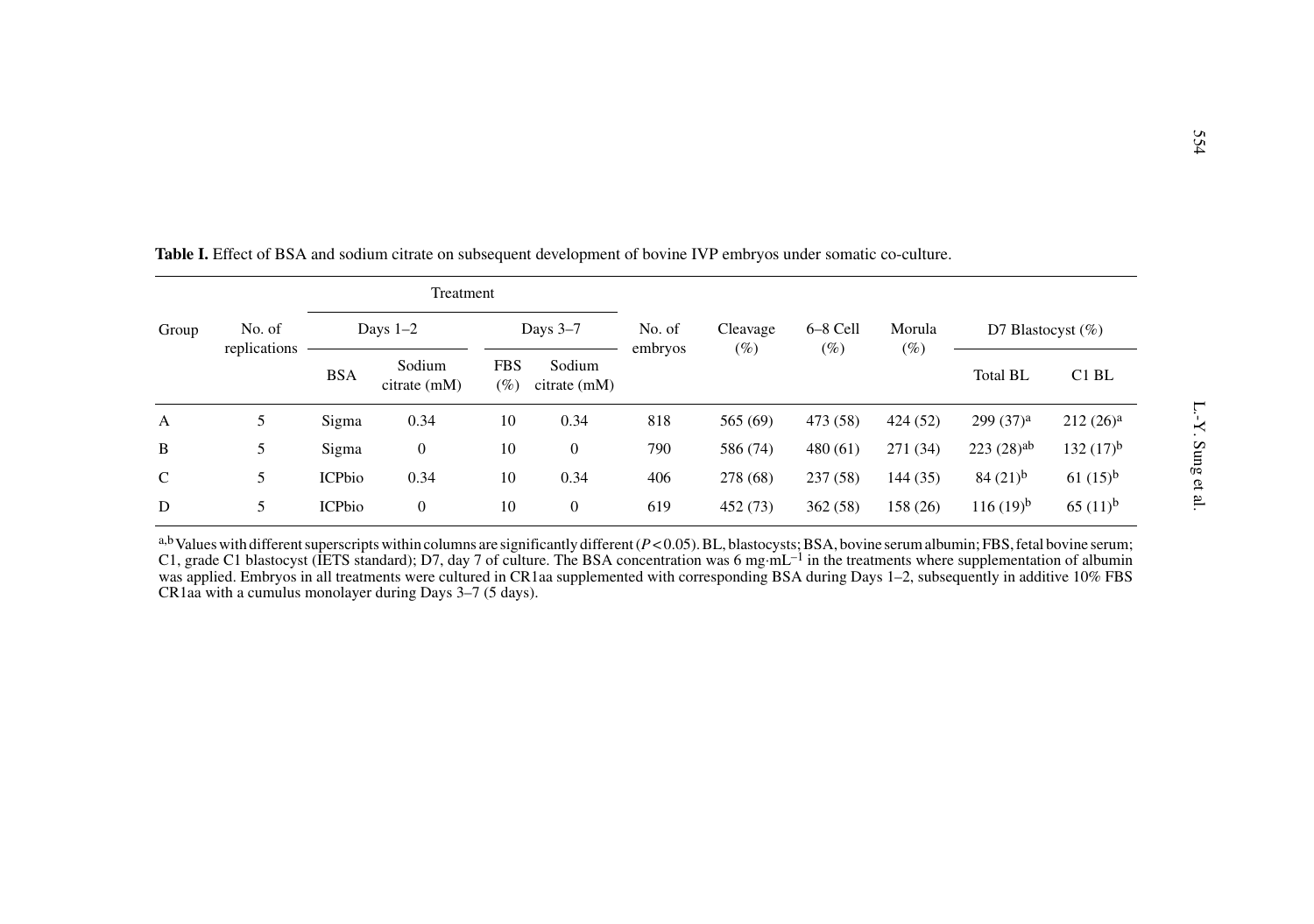80–90% confluent cumulus cells, were washed and supplemented with 10% FBS CR1aa culture medium for embryo culture. All other cell-free or serum-free embryo culture was conducted in 4-well dishes (Nunc, Nalge Nunc International, NY, 176740) with 450 µL medium covered with 200 µL mineral oil. Whenever specified, 0.34 mM trisodium citrate (C-3434) was added. The embryos were cultured under either 5%  $CO_2$ , 5%  $O_2$  and 90%  $N_2$  or 5%  $O_2$  in air with high humidity.

The percentage of cleavage to the two and six-eight cell stages, and subsequent development to the morula and blastocysts (BLs), were recorded on Day 2, Day 5 and Day 7, respectively. Expanded blastocysts with tight compaction and integrity of the inner cell mass were regarded as grade C1, large blastocysts as grade C2, according to the standard of the International Embryo Transfer Society (IETS, 2003). The total number of blastocysts is accumulated as a total of grade C1 and C2 embryos. The cell number of the blastocysts was evaluated by fluorescent microscopy following staining with  $10 \mu$ g·mL<sup>-1</sup> Hoechst 33342.

# **2.3. Experiment 1: Effect of sodium citrate and BSA source on IVF embryos co-cultured with somatic cells**

The experiment, as described in Table I, was designed to determine the effect of supplemented BSA in serum-free CR1aa medium for the first two days culture on further developmental potential of IVF embryos co-cultured with cumulus cells. Briefly, the embryos were cultured for 2 days (Day 1– 2) in CR1aa medium added with two different sources of BSA (Sigma and ICPbio) and two levels of sodium citrate (0, and 0.34 mM) under the humidified condition of 5% CO<sub>2</sub>, 5% O<sub>2</sub> and 90% N<sub>2</sub> at 39 °C. Embryos cleaved to the 4–8 cell stage were subsequently washed three times in 10% FBS CR1aa, then cultured for an additional 5 days (Day 3–7) with a cumulus monolayer

in 10% FBS CR1aa medium under 5%  $O<sub>2</sub>$ in the air. During additional somatic co-culture, BSA was removed while the sodium citrate treatment was continued according to the experimental design.

# **2.4. Experiment 2: Effect of sodium citrate, BSA and FBS on the development of IVF embryos using a somatic co-culture or serum free system**

Since the effects of sodium citrate and BSA may be masked by the metabolic and physiological complexity from somatic monolayers, the second experiment was designed to evaluate the direct effect of sodium citrate and BSA on the developmental potential of IVF embryos in a somatic cell free system (Tab. II). Randomly selected presumptive zygotes were subjected to the following culture treatments supplemented with different sources of BSA, sodium citrate and/or FBS as follows: (A) complete serumfree culture in 6 mg·mL–1 Sigma-BSA CR1aa for 7 days, (B) complete serum-free culture in 6 mg·mL–1 Sigma-BSA, 0.34 mM sodium citrate CR1aa for 7 days, (C) culture in 6 mg·mL–1 Sigma-BSA for 2 days, then in 10% FBS CR1aa for an additional 5 days, (D) complete serum-free culture in 6 mg·mL<sup>-1</sup> ICPbio-BSA CR1aa for 7 days, (E) complete serum-free culture in 6 mg·mL–1 ICPbio-BSA, 0.34 mM Sodium citrate CR1aa for 7 days, (F) culture in 6 mg·mL<sup>-1</sup> ICPbio-BSA for two days, subsequent 5 days in 10% FBS CR1aa, (G) complete serum-free culture in 6 mg·mL–1 ICPbio-BSA CR1aa for 2 days, then 6 mg·mL<sup>-1</sup> Sigma-BSA CR1aa for an additional 5 days. Except for Groups C, F, and G, the culture medium containing of designed supplements was not changed during the 7 days of in vitro culture. In groups  $(C)$  and  $(F)$ , the CR1aa media was changed to 10% FBS after 48 h culture in CR1aa BSA in order to determine the effect of serum on embryo development. Group (G) was designed to determine whether any embryonic promoting factor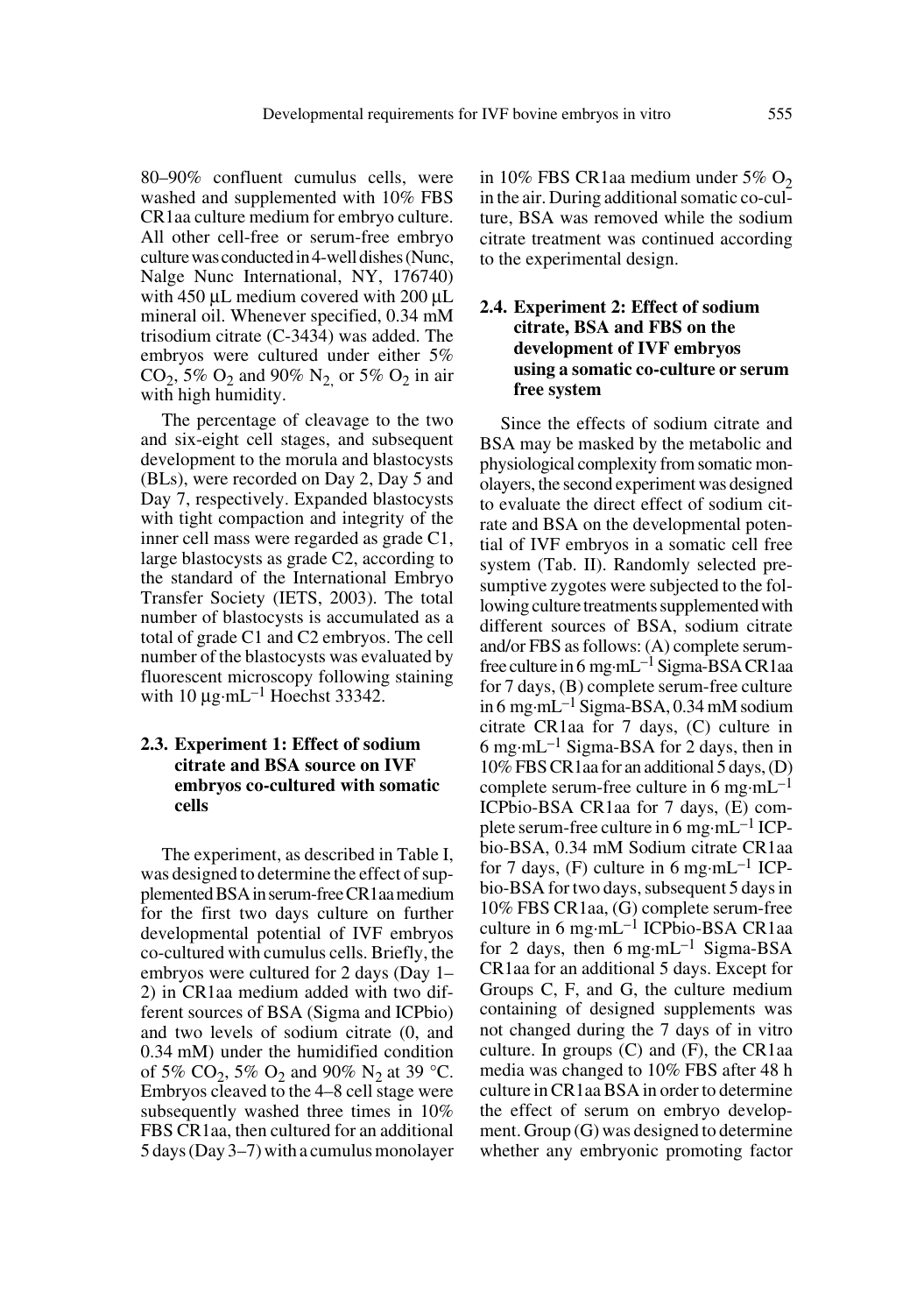|              | No. of<br>replications |               |                        | Treatment        |                      |                        |                    |                 |                  |                        |                     |                     |
|--------------|------------------------|---------------|------------------------|------------------|----------------------|------------------------|--------------------|-----------------|------------------|------------------------|---------------------|---------------------|
| Group        |                        | Days $1-2$    |                        | Days 3-7         |                      | No. of<br>embryos      | Cleavage<br>$(\%)$ | 6-8 Cell<br>(%) | Morula<br>$(\%)$ | D7 Blastocyst $(\%)$   |                     |                     |
|              |                        | <b>BSA</b>    | Sodium<br>citrate (mM) | <b>BSA</b>       | <b>FBS</b><br>$(\%)$ | Sodium<br>citrate (mM) |                    |                 |                  |                        | <b>Total BL</b>     | C <sub>1</sub> BL   |
| A            | $\overline{4}$         | Sigma         | $\mathbf{0}$           | Sigma            | $\boldsymbol{0}$     | $\overline{0}$         | 158                | 125 (79)        | 99 (62)          | 53 $(34)^a$            | 32(20) <sup>a</sup> | $23(15)^{a}$        |
| B            | 4                      | Sigma         | 0.34                   | Sigma            | $\overline{0}$       | 0.34                   | 156                | 124(80)         | 104(67)          | $35(22)^{b}$           | $28(18)^{a}$        | $22(14)^a$          |
| $\mathsf{C}$ | 4                      | Sigma         | $\boldsymbol{0}$       | $\boldsymbol{0}$ | 10                   | $\mathbf{0}$           | 157                | 127(81)         | 101(64)          | $64(41)^a$             | 48 $(31)^a$         | 42 $(27)^a$         |
| D            | 4                      | <b>ICPbio</b> | $\overline{0}$         | <b>ICPbio</b>    | $\overline{0}$       | $\mathbf{0}$           | 161                | 124 (77)        | 98 (61)          | $16(10)^{c}$           | $1(1)^{b}$          | $(0.0)^{b}$         |
| Ε            | 4                      | <b>ICPbio</b> | 0.34                   | <b>ICPbio</b>    | $\overline{0}$       | 0.34                   | 158                | 126(80)         | 101(64)          | $18(11)^{c}$           | $(3)^{b}$           | $(0.0)^{b}$         |
| $\mathbf{F}$ | $\overline{4}$         | <b>ICPbio</b> | $\mathbf{0}$           | $\overline{0}$   | 10                   | $\mathbf{0}$           | 158                | 124 (79)        | 101(64)          | $50(32)$ <sup>ab</sup> | $45(29)^{a}$        | 32(20) <sup>a</sup> |
| G            | 4                      | <b>ICPbio</b> | $\mathbf{0}$           | Sigma            | $\mathbf{0}$         | $\overline{0}$         | 165                | 134(81)         | 99 (60)          | 53 $(32)^{ab}$         | $40(24)^a$          | $36(22)^a$          |

a,b,c Values with different superscripts within columns are significantly different (*P* < 0.05). BL, blastocysts; BSA, bovine serum albumin; C1, grade C1 blastocyst (IETS standard); D7, day 7 of culture; FBS, fetal bovine serum. The BSA concentration was 6 mg·mL<sup>-1</sup> in the treatments. In Groups A, B, D, and E the embryos were continuously cultured in corresponding serum-free CR1aa medium for 7 days. The embryos in Groups C and F were first cultured in serum-free CR1aa-BSA during Days 1–2, subsequently in 10% FBS additive CR1aa for 5 days. The embryos in Group G cultured in ICPbio BSA CR1aa during Days 1–2, subsequently in CR1aa medium supplemented with Sigma BSA for an additional 5 days.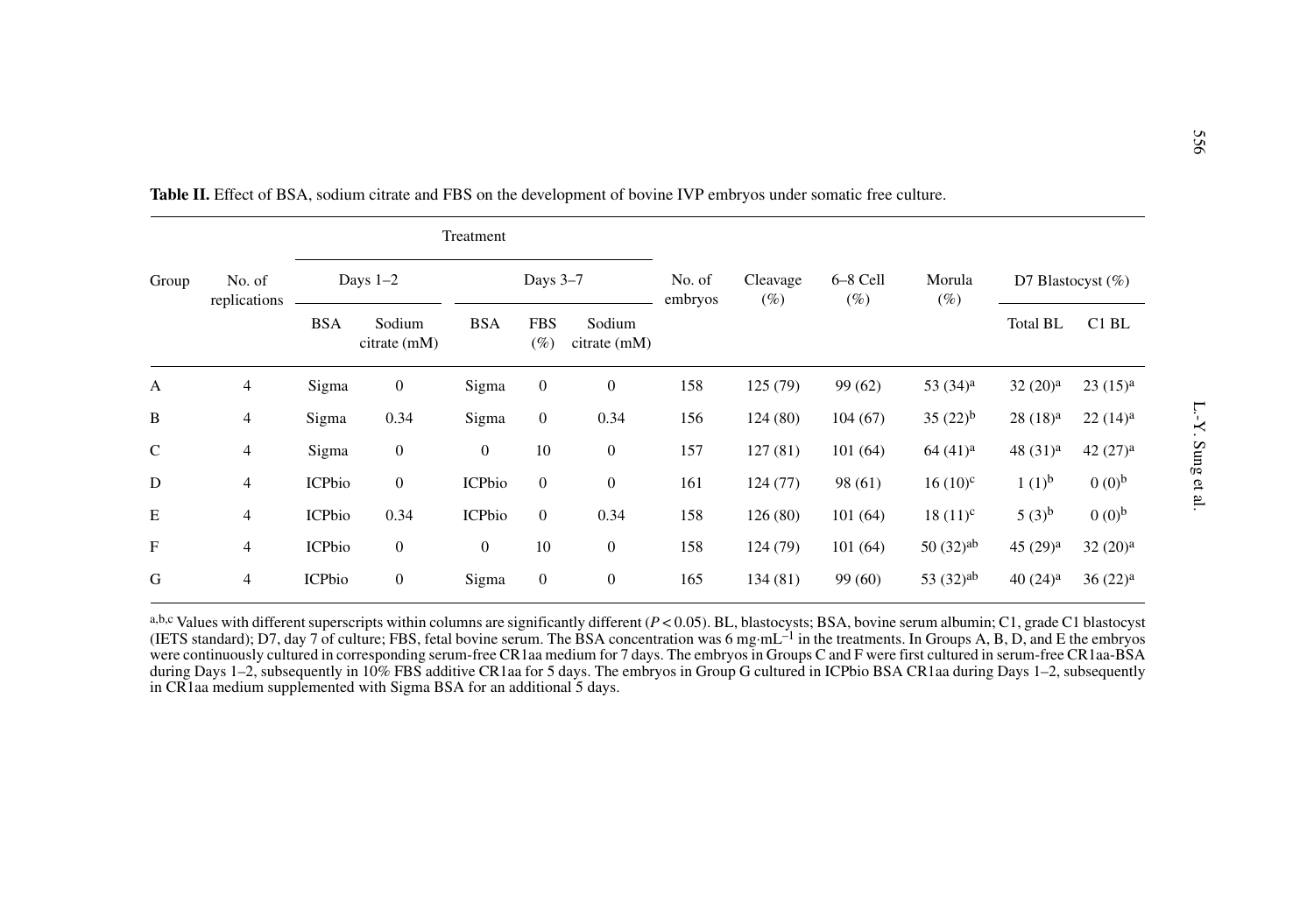remained in the Sigma prepared BSA, but was absent in ICPbio-BSA.

#### **2.5. Statistical analysis**

Each experiment was repeated five times. The treatment effects on cleavage, and development to morulae and blastocysts were statistically analyzed using a General Linear Model (GLM, Univariate, SPSS 9.0, SPSS Inc., Chicago, IL60606) or student *t*-test; the mean number of nuclei per blastocyst for each treatment was compared by one-way ANOVA. *P* values less than 0.05 are considered significant.

#### **3. RESULTS**

#### **3.1. Experiment 1**

A beneficial effect of sodium citrate and the BSA source on the development of IVF embryos was shown when embryos were co-cultured with a somatic cell monolayer during the last 5 days of culture (Tab. I). In this experiment, sodium citrate was contained throughout seven-day culture while BSA was initially supplemented in CR1aa during the first two-day culture, subsequently replaced by the addition of FBS. There were no significant differences (*P* > 0.05) in the four treatments regarding the rates of cleavage (68–74%), 6–8 cell (58–  $61\%$ ), or morula (26–52%), and total blastocyst rate between the Sigma-BSA groups (28% vs. 37%) and the ICPbio-BSA groups (19% vs. 21%). However, CR1aa medium supplemented with both Sigma-BSA and sodium citrate significantly increased total blastocyst development when compared with ICPbio-BSA (37% vs. 19–28%, *P* < 0.05). Furthermore, a significant difference was found in that the CR1aa medium with both Sigma-BSA and sodium citrate added resulted in the highest percentage of C1 quality blastocysts (26% vs. 11–17%, Tab. I).

## **3.2. Experiment 2**

We then determined the effect of the BSA source and levels of sodium citrate on embryo development in a serum free or somatic-cell free system. Embryos cultured in both ICPbio-BSA (Fig. 1A) and Sigma-BSA for 2 days had cleaved normally to the 6–8 cell stage (Tab. II). In the serum free system, when Sigma-BSA (Group A and B) was used (Tab. II), we found significant improvements over ICPbio-BSA (Group D and E)  $(P < 0.05)$  on the development to morulae  $(22-34\% \text{ vs. } 10-11\%), \text{ total blastocysts}$  $(18-20\% \text{ vs. } 1-3\%)$ , and C1 blastocysts  $(14-15\% \text{ vs. } 0\%)$  (Fig 1B), respectively. Furthermore, the addition of sodium citrate did not significantly increase blastocyst development in either the Sigma-BSA or the ICPbio-BSA groups. Continuous culture of embryos in ICPbio-BSA for 7 days resulted in significantly lower development of blastocysts (Tab. II) with inferior morphology (Fig. 1D). Most of the embryos in ICPbio-BSA culture terminated at the 8– 16 cell stage indicating a typical developmental block (Fig. 1D). Although FBS did not improve blastocyst development in the Sigma-BSA group (Group C), its inclusion along with ICPbio-BSA in culture (Group F) significantly increased the total blastocyst rate (29% vs. 1–3%, *P* < 0.05) and the number of C1 grade blastocyst  $(20\% \text{ vs. } 0\%, P <$ 0.05). More interestingly, in a serum free system (Group G), when ICPbio-BSA was replaced by Sigma-BSA with the same concentration of 6 mg·mL<sup>-1</sup> after embryos were cultured in CR1aa ICPbio-BSA for two days, a developmental rescue was observed since blastocyst development of the ICPbio-BSA treated embryos (Fig. 1E) was at levels comparable to those supported by FBS (Group F) and Sigma-BSA without the addition of FBS (Group A) (Fig. 1B).

# **3.3. Nuclear analysis of blastocysts derived from different cultures**

As shown in Table III, following embryo staining and epi-fluorescent microscopy, the total number of nuclei in expanded C1 grade blastocysts between sigma-BSA groups was not significantly different, regardless whether the embryos were derived from serum free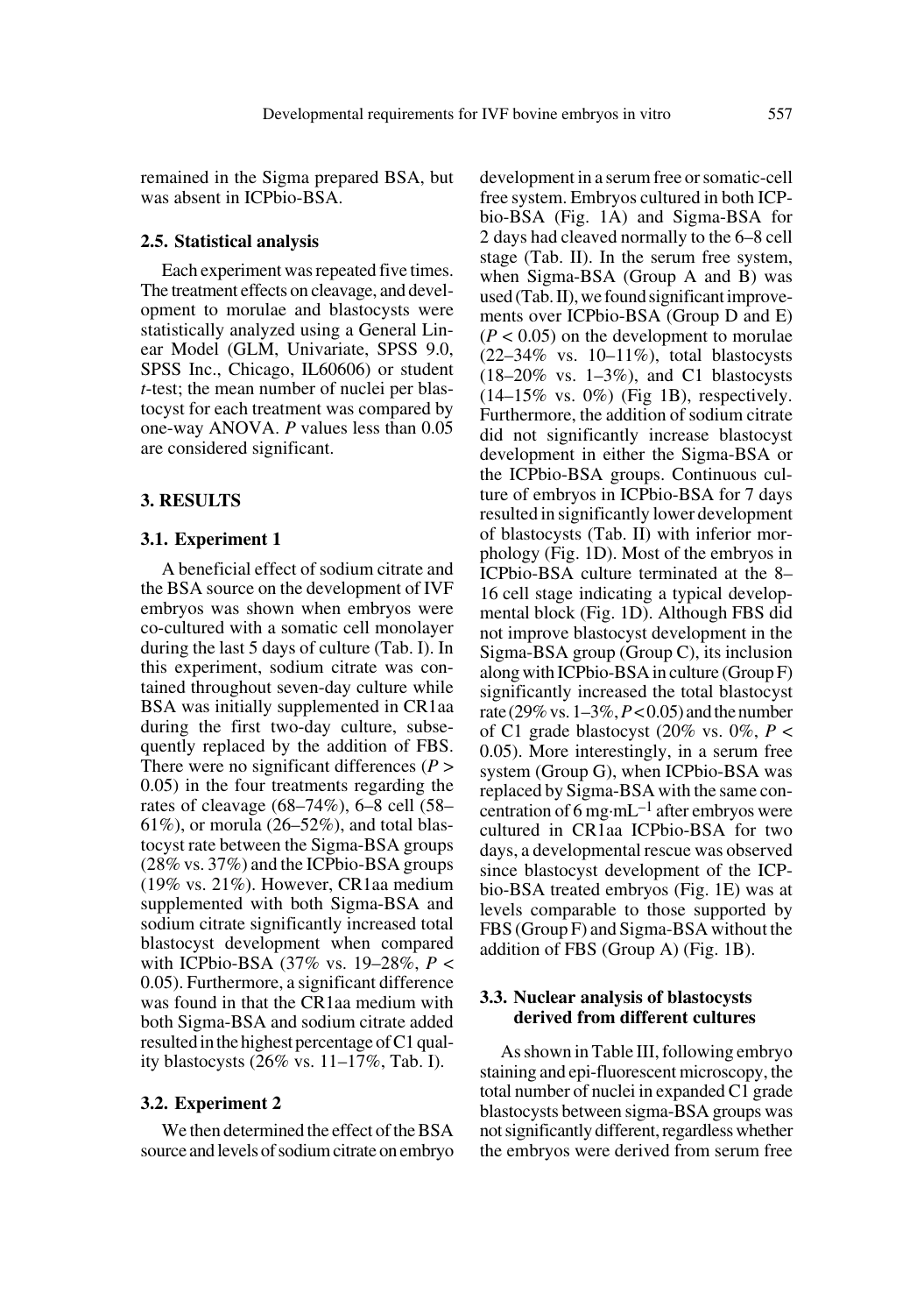

**Figure 1.** In vitro development of bovine embryos cultured in ICPbio and Sigma BSA. Fertilized bovine embryos show morphologically normal 6– 8 cell stage (A) after culture for 2 days in CR1aa supplemented with 6 mg·mL<sup>-1</sup> ICPbio-BSA. After continuous culture in ICPbio-BSA medium for another 5 days, most embryo development has been terminated and shows 8–16-cell developmental block and fragmented cell debris ( **D**), an arrow indicating a low-grade early blastocyst with some fragmented cells attached. However, when ICPbio-BSA is replaced with Sigma BSA in CR1aa medium post a two-day culture in CR1aa supplemented with ICPbio-BSA, embryos can resume to develop into expanded blastocysts ( **E**) on Day 7 with a morphology indistinguishable from those cultured for a continuous seven days in Sigma-BSA CR1aa medium ( **B**). Those blastocysts ( **E**) rescued via Sigma BSA had possessed a similar cell number, shown as ( **F**) to those derived from a complete Sigma BSA culture, shown as ( **C**), by fluorescent microscopy. Bar = 100 µm.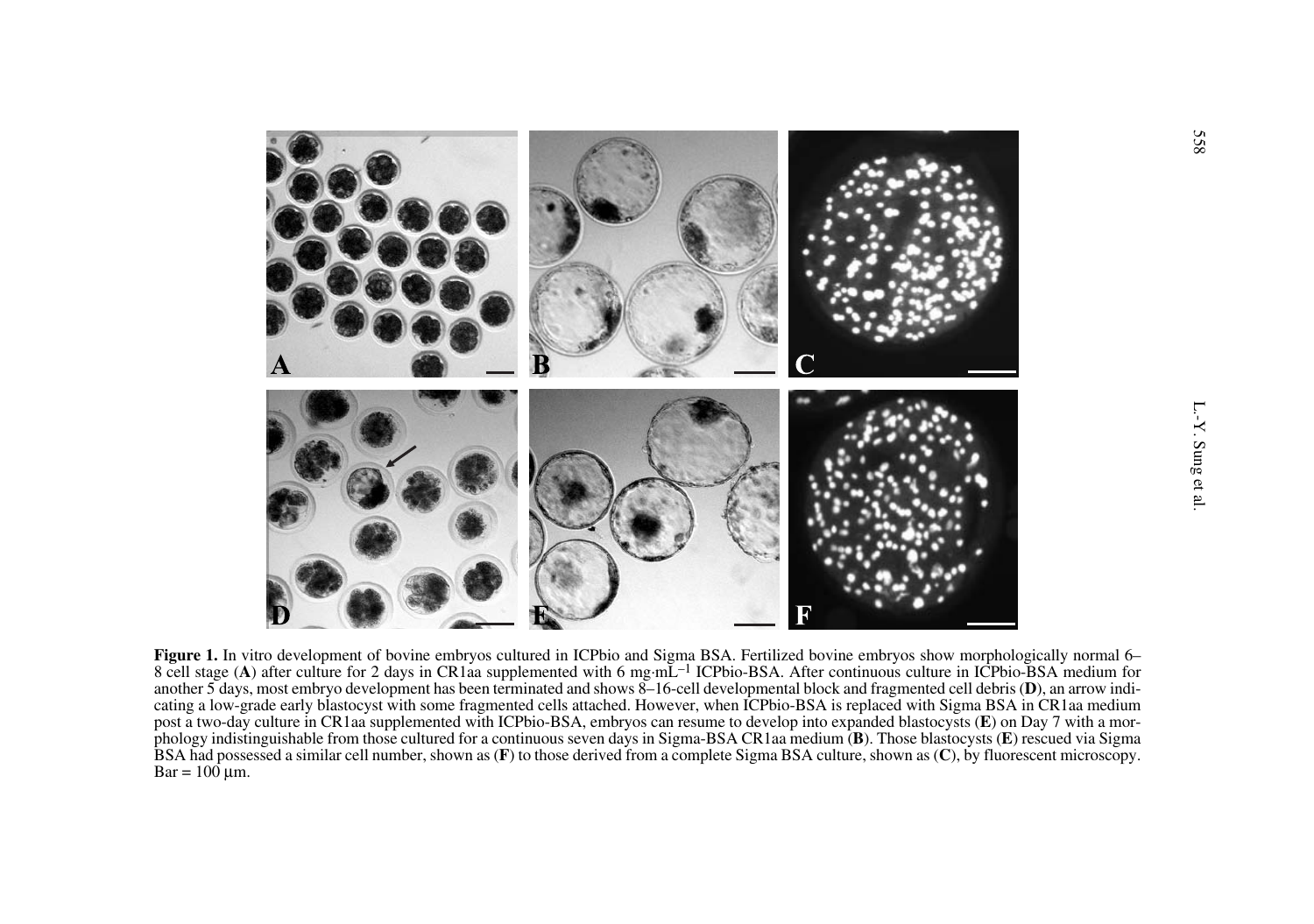| Blastocyst (D7)                                                     | No. embryos | Cells/BL                                    | No. $(\%)$ pycnotic cells                                |
|---------------------------------------------------------------------|-------------|---------------------------------------------|----------------------------------------------------------|
| Sigma BSA <sup>1</sup>                                              | 15          | $129 \pm 8^a$                               | $4 \pm 0.5$ (3) <sup>a</sup>                             |
| Sigma BSA/FBS <sup>1</sup><br>Sigma BSA/FBS/co-culture <sup>2</sup> | 14<br>16    | $157 \pm 10^a$<br>$134 \pm 13^a$            | $6 \pm 1$ (4) <sup>a</sup><br>$5 \pm 1$ (4) <sup>a</sup> |
| ICPhio $BSA/FBS1$<br>ICPbio BSA/FBS/co-culture <sup>2</sup>         | 15<br>22    | $173 \pm 7^{\circ}$<br>$180 \pm 15^{\rm a}$ | $8 \pm 1$ (5) <sup>a</sup><br>$6 \pm 1$ (3) <sup>a</sup> |
| ICPbio BSA/Sigma BSA $1$                                            | 14          | $134 \pm 9^a$                               | $5 \pm 2$ (4) <sup>a</sup>                               |

**Table III.** Nuclear counting of IVP blastocysts derived from different culture systems.

<sup>a</sup> Values within columns with the same superscript do not differ,  $P > 0.05$ .<br><sup>1</sup> Embryos were continuously cultured at 39 °C in 5% CO<sub>2</sub>, 5% O<sub>2</sub> and 90% N<sub>2</sub> for 7 days.

<sup>2</sup> Embryos were cultured at 39 °C in 5% CO<sub>2</sub>, 5% O<sub>2</sub> and 90% N<sub>2</sub> for 2 days, subsequently 5 days at 5%  $CO<sub>2</sub>$  in air. Sigma BSA, embryos were continuously cultured in 6 mg·mL<sup>-1</sup> Sigma BSA CR1aa for 7 days under serum/somatic free culture. Sigma BSA/FBS, embryos were cultured in 6 mg·mL<sup>-1</sup> Sigma BSA CR1aa for 2 days, subsequently 5 days in 10% FBS CR1aa but under somatic-free culture. Sigma BSA/ FBS/co-culture, embryos were cultured for 2 days in 6 mg·mL–1 Sigma BSA CR1aa, subsequently 5 days in 10% FBS CR1aa under somatic co-culture. ICPbio BSA/FBS, culture same as that used in Sigma BSA/ FBS treatment except for ICPbio BSA was used. ICPbio BSA/FBS/co-culture, culture same as that used in Sigma BSA/FBS/co-culture treatment except for ICPbio BSA was used. ICPbio BSA/Sigma BSA, embryos were cultured in CR1aa supplemented with ICPbio BSA for two days, subsequently in Sigma BSA CR1aa for an additional 5 days under serum/somatic free culture.

(Fig. 1 C), serum supplemented in somatic free culture, or FBS somatic co-culture after initial two-day culture in BSA CR1aa. None of the expanded C1 blastocysts were developed and available for staining from the culture group in CR1aa with ICPbio-BSA supplement alone. No differences was found regarding the total nuclear number between ICPbio-BSA treated blastocysts that were developed from a rescued culture system supplemented with either Sigma-BSA (Fig. 1 F), FBS or FBS surplus somatic co-culture (Tab. III).

#### **4. DISCUSSION**

Our study has demonstrated a beneficial effect of sodium citrate and BSA on the development of bovine IVF embryos when embryos were cultured with somatic cells, with BSA from the Sigma Chemical Company. This positive correlation appeared at the post-compaction stage, leading to a higher quality of derived blastocysts. Citrate was one of the cell growth stimulating agents discovered as a significant contaminant in preparations of BSA [24, 27]. Indeed, sodium citrate added to SOF defined medium has been reported to enhance blastocyst development [15, 24]. The mechanism(s) involved has yet to be revealed, although the fact that citrate stimulates fatty acid synthesis during embryonic development is noteworthy [29, 32, 33]. In addition, citrate is a chelator of some heavy metal ions [9], thereby acting to eliminate the risk of toxicity to the embryos posed by these ions. Heavy metal chelation can also promote the maintenance of cellular junctional integrity that is important for compaction and blastocoel formation [15, 27]. Sodium citrate has played a role as an energy substrate. Lane et al. [34] have found that sodium citrate promotes blastocyst expansion and hatching, and the beneficial effect of citrate depends on the type of albumin used [34]. Interestingly, on the contrary to the report of Holm et al. [15], the beneficial effect of sodium citrate was not apparent in our CR1aa-BSA/cell-freeculture system. Holm et al. [15] demonstrated that the addition of citrate and myoinositol under defined SOF culture condition improved blastocyst development to a rate comparable to that obtained with serum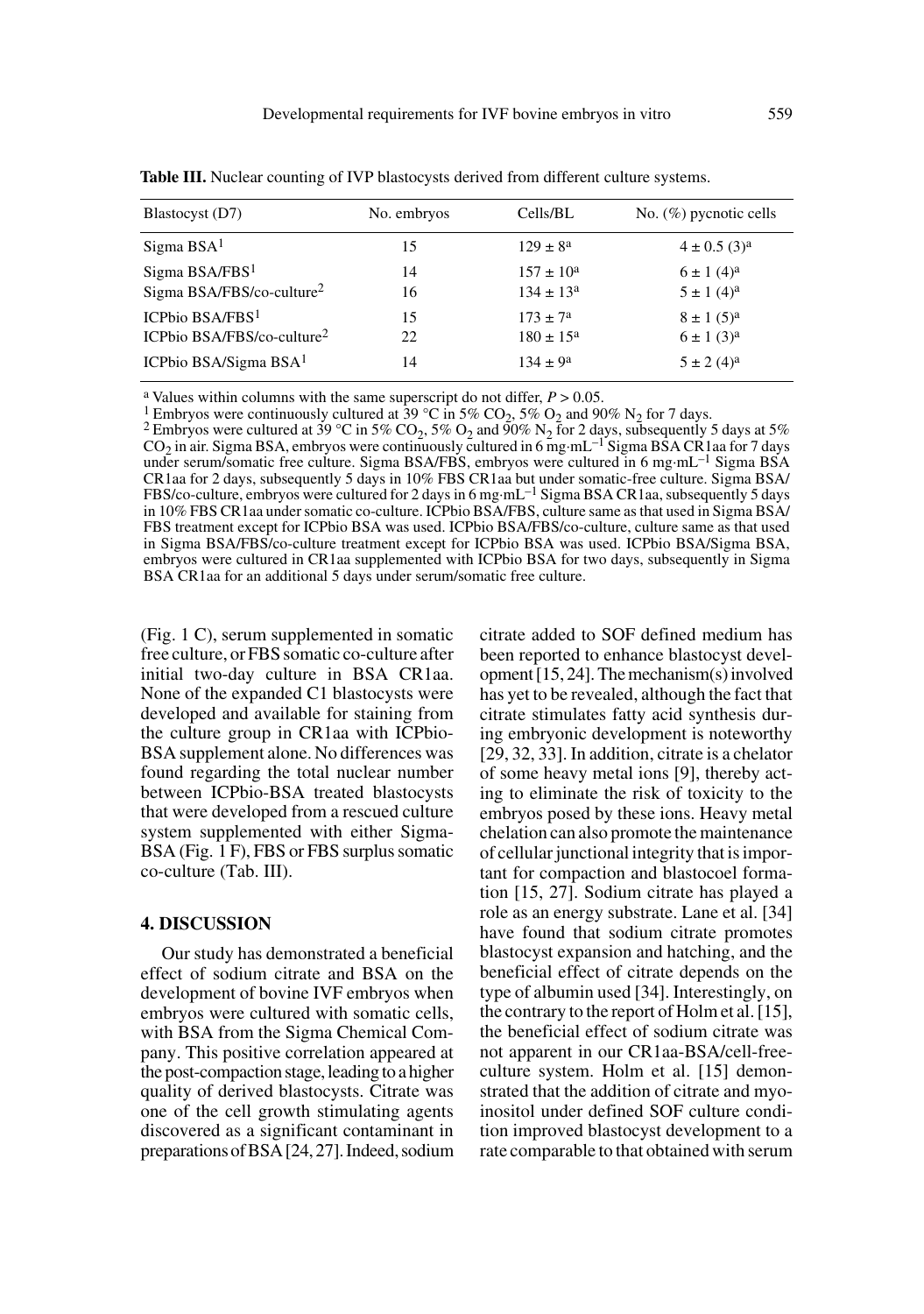and co-culture. Therefore, we propose that the beneficial effect of sodium citrate on embryonic development becomes significant during co-culture where it acts by absorbing potential metabolites and toxicants secreted by the somatic cells, assuming these toxic substances are present in concentrations high enough to be detrimental. Moreover, citrate becomes ineffective in somatic-cell-free culture systems where the extent of toxicants is under the threshold of a harmful level.

Bovine serum albumin (BSA) has been found in high concentrations within cattle blood and reproductive tracts [21, 25]. BSA functions as a surfactant and nutrient in embryo culture in vitro and improves embryo post-compaction development in mice and cattle [25, 34–37]. We found that blastocyst development from serum-free, but Sigma-BSA containing CR1aa medium showed comparable levels of blastocyst development to those with serum or somatic co-culture. This result was in accordance to that of Krisher et al. [10] where a complete removal of serum from the culture medium, during the final stages of culture, while continuing to supply BSA resulted in a development equivalent to that seen with serum.

However, the use of BSA produced by different isolating methods and from different lots, compounds the studies of the basic requirements for competent embryonic development in vitro [28], and some batches of BSA have even been found to be toxic [8]. We tested BSA from two commercial sources, Sigma and ICPbio, and found that Sigma-BSA supports a higher blastocyst formation than does the ICPbio-BSA. The possibility that BSA from ICPbio contains embryonic inhibiting factors is low, because ICPbio BSA is purified and certified as being low in endotoxin; in addition, it is widely used as a surfactant in preparing media for embryo transfer as well as for culture of bovine embryos in vitro [15]. We therefore hypothesize that the compound necessary for the development of morulae to blastocysts is present in Sigma-BSA but is lacking in ICPbio-BSA. Both ICPbio-BSA and Sigma-BSA are fatty-acid free. ICPbio-BSA is chromatographically fractionated, resulting in a minimal denaturation of the albumin structure, followed by charcoal treatment to remove endotoxin. On the contrary, Sigma-BSA is isolated by alcohol precipitation and charcoal treatment [38]. It is believed that the removal of impurities may not be complete by organic solvent precipitation and charcoal [38, 39], and that varying amounts of impurities remain in BSA prepared by this method. Although chromatographical fractionation can give rise to much purer albumin, some associated molecules can also be removed during this process. The observation that BSA from ICPbio supported lower blastocyst formation may result from the likelihood that certain compounds, required for embryo development, were removed during its preparation. However, the effect of the missing compound can be compensated for by the addition of FBS into the media during Days 3–7. More importantly, in experiment 2, replacement of ICPbio-BSA with Sigma-BSA in serum-free CR1aa medium (Group G) during Days 3– 7 of culture resulted in a rescued blastocyst development similar to that observed with FBS, clearly indicating that the embryonic promoting factor is retained in Sigma prepared albumin as well as serum. Interestingly, the missing compound did not seem to affect cleavage development, and we did not observe any difference in embryo development up to the 8-cell stage. The exact nature of the missing compound is very unlikely to be sodium citrate because the addition of sodium citrate in ICPbio-BSA did not improve blastocyst development in either somatic co-culture or cell-free systems. Holm et al. [15] demonstrated an acceptable level of blastocyst development by using ICPbio-BSA in modified SOF medium that is in contrast to the results in our study with CR1aa basal medium. This discrepancy is probably due to the differences between specific in vitro maturation/fertilization/culture conditions, including those of medium composition, ionic and metabolic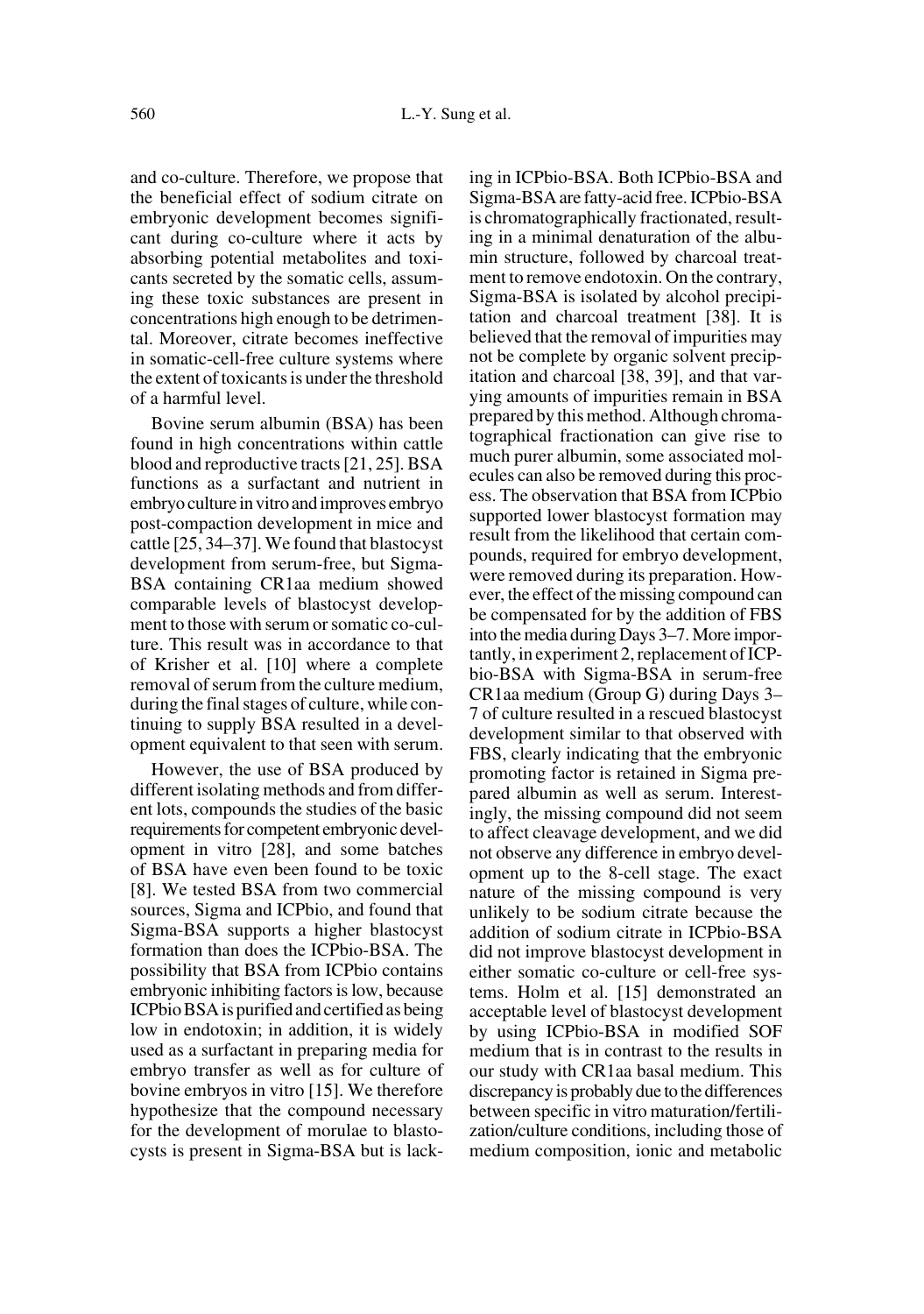balance between modified SOF and CR1aa. C. Wrenzycki et al. [40] proposed that basic medium composition has a profound effect on the amounts of specific transcripts in bovine embryos. Compared to modified SOF medium [13, 15], CR1aa is a much simpler medium formula specific for the study of physiological requirements of bovine embryos in vitro such as the metabolism of amino acids and vitamins [12] and energy substrates [11]. Potassium phosphate, magnesium sulfate and myo-inositol, a categorized vitamin that prepared in modified SOF medium were not included in the CR1aa medium during our study. Myo-inositol was likely to be one contaminant present in commercially prepared BSA that is essential for cellular signaling [41] and embryonic development [15]. Imbalance of the intracellular ionic environment [42] and altered calcium homeostasis [43] are also associated with disrupted and impaired developmental competence and cellular organization in hamster embryos. The other possible components for compounds that support embryo development include the following: growth factors such as epidermal growth factor (EGF) [44, 45], FDF [46], platelet-derived growth factor (PDGF) [35, 47], cysteamine [48], acetoacetate/D-beta-hydroxybutyrate [22]. It appears that the alcohol precipitated BSA, although less pure, retained more of this unidentified compound necessary for embryo growth.

A significant finding of this study is that the missing compound in ICPbio-BSA does not appear to be necessary for cleavage divisions. Due to the fact that embryos incubated in continuous ICPbio-BSA CR1aa have shown developmental termination and degenerative processes at the 8–16 cell stage (Fig. 1 D), we propose that the extent of this embryonic promoting factor seems to be necessary for embryos overcoming the 8– 16 cell block, and to facilitate specifically morula compaction and blastocyst formation. Additionally, blastocyst development of embryos cultured for two days in BSA from ICPbio was similar to that of those cultured in Sigma-BSA when FBS, rather than

ICPbio-BSA, was used during a later stage of embryo development. This suggests that ICPbio-BSA does not affect embryo cleavage division during the first two days of culture, and that there is no lingering effect on the subsequent development from early culture in this BSA. The identification of these compounds, necessary for further embryonic development, is important for the improvement of the bovine embryo culture system.

Although co-culture shows a beneficial effect on bovine embryo development [1, 48, 49], this culture condition remains largely undefined. The variability and complexity of co-culture systems makes it problematical to define the specific nutritional requirements for embryos. In addition, employing serum or co-culture may introduce unknown toxic components or pathogens [10, 19]. Abe et al. [5] reported a significant accumulation of intracellular granules and lipid vesicles in blastocysts when serum was included in the culture medium. These data are indicative of an adverse effect of serum on the morphology of embryos and may be related to subsequent abnormal fetal development, such as the large offerspring syndrome [2, 3, 50, 51], and fetal loss following conception [21, 52]. Replacing fetal calf serum with BSA as a protein source in a variety of culture media, along with using somatic-cell free culture, has provided an effective alternative for the successful development of IVF and nuclear transfer embryos [10, 52, 53]. The nuclear and cell counting revealed that embryos derived from serumfree CR1aa culture either with supplement of continuous Sigma-BSA or ICPbio-BSA/ Sigma-BSA regime possessed a similar cell number to those embryos produced from serum additive culture or somatic co-culture. This suggests that our CR1aa with serum free culture is suitable for producing competent or at least embryos comparable to those derived from the culture with serum or somatic cells. Our embryo transfer trial at TransOva Genetics, Iowa, USA showed (by ultrasound examination) the pregnancy rate of vitrified/thawed IVF embryos, produced by either BSA or BSA/FBS culture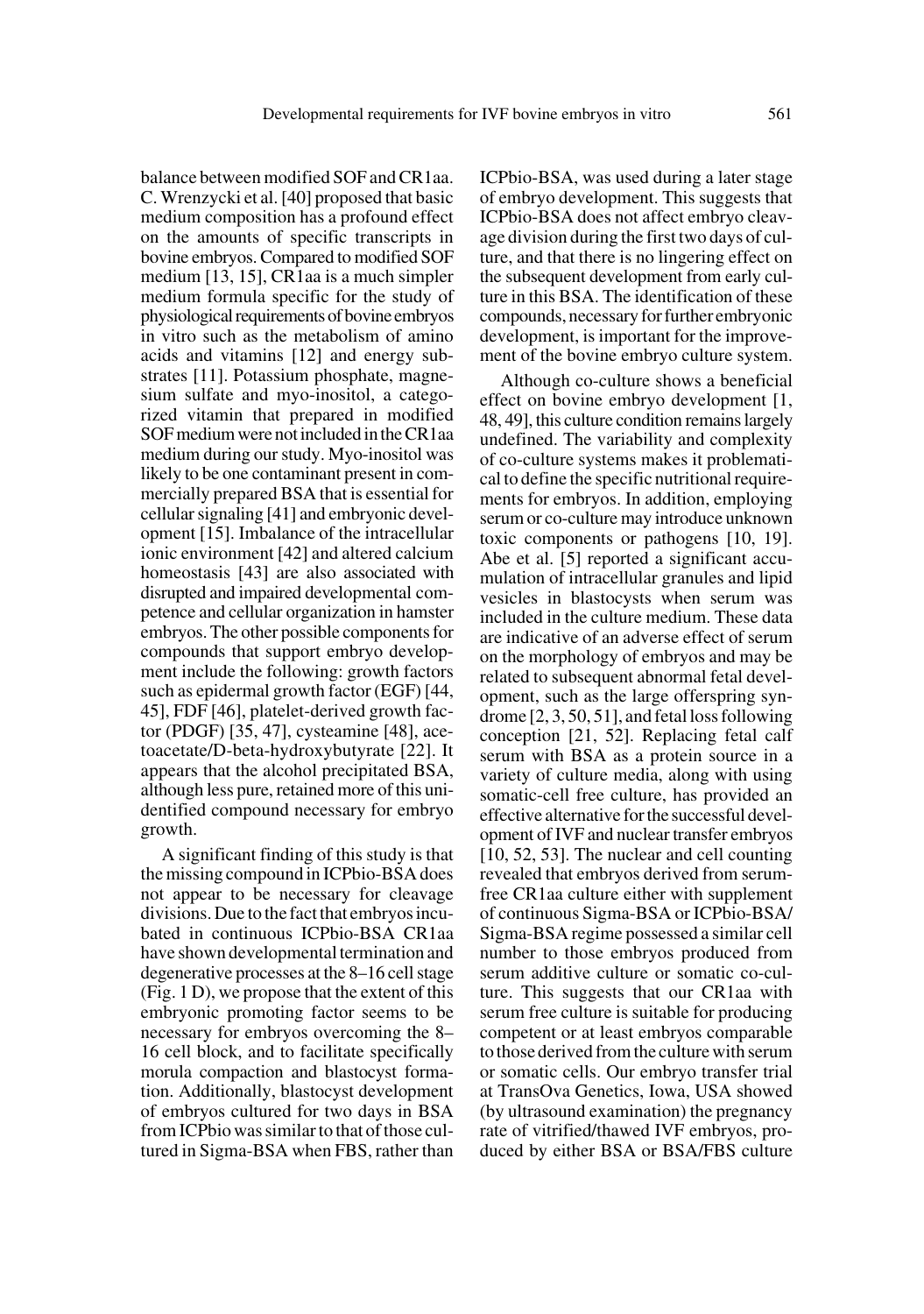systems, to be as high as 76% (16/21) on Day 60 after embryo transfer [54]. Further studies with this culture system on pregnancy and calving rates are under investigation.

In summary, we demonstrated a beneficial effect of sodium citrate and Sigma-BSA on the development of bovine IVF embryos in CR1aa medium co-cultured with somatic cells. Bovine embryos produced in serum free CR1aa medium showed a competent blastocyst development with morphological and cytological features indistinguishable from those derived from serumcontaining medium. Further experiments, using embryos cultured in a somatic-cell free system, revealed an unknown factor necessary for embryonic post-compaction development. This factor is also present in FBS and BSA from Sigma possibly as an unremoved contaminant while it is likely removed in ICPbio-BSA by chromatographical fractionation and related purifications. Future studies to identify the factor important for embryo post-compaction development of bovine IVF embryos are underway.

#### **ACKNOWLEDGEMENTS**

We sincerely appreciated Jun Yang, Colleen Shaffer for technical assistance; Drs Robert H Foote, Rui Hai Liu and Ms Marina Julian for valuable discussion and comments. We thanked Cargill Taylor Beef in Wyalusing, Pennsylvania in providing the ovaries for research. This study is supported in part by a Research Fund at Evergen Biotechnologies, Inc., Connecticut to Fuliang Du, and Yankee Ingenuity Competition from Connecticut Innovation, Inc., Connecticut to Xiangzhong Yang.

#### **REFERENCES**

- [1] Eyestone WH, First NL. Co-culture of early cattle embryos to the blastocyst stage with oviducal tissue or in conditioned medium. J Reprod Fertil 1989, 85: 715–720.
- [2] Thompson JG, Gardner DK, Pugh PA, McMillan WH, Tervit HR. Lamb birth weight

is affected by culture system utilized during in vitro pre-elongation development of ovine embryos. Biol Reprod 1995, 53: 1385–1391.

- [3] Young LE, Sinclair KD, Wilmut I. Large offspring syndrome in cattle and sheep. Rev Reprod 1998, 3: 155–163.
- [4] Van Langendonckt A, Donnay I, Schuurbiers N, Auquier P, Carolan C, Massip A, Dessy F. Effects of supplementation with fetal calf serum on development of bovine embryos in synthetic oviduct fluid medium. J Reprod Fertil 1997, 109: 87–93.
- [5] Abe H, Yamashita S, Satoh T, Hoshi H. Accumulation of cytoplasmic lipid droplets in bovine embryos and cryotolerance of embryos developed in different culture systems using serum-free or serum-containing media. Mol Reprod Dev 2002, 61: 57–66.
- [6] Ushijima H, Yamakawa H, Nagashima H. Cryopreservation of bovine pre-morula-stage in vitro matured/in vitro fertilized embryos after delipidation and before use in nucleus transfer. Biol Reprod 1999, 60: 534–539.
- [7] Li J, Foote RH. Culture of rabbit zygotes into blastocysts in protein-free medium with one to twenty per cent oxygen. J Reprod Fertil 1993, 98: 163–167.
- [8] Bavister BD. Culture of preimplantation embryos: facts and artifacts. Hum Reprod Update 1995, 1: 91–148.
- [9] Keskintepe L, Burnley CA, Brackett BG. Production of viable bovine blastocysts in defined in vitro conditions. Biol Reprod 1995, 52: 1410–1417.
- [10] Krisher RL, Lane M, Bavister BD. Developmental competence and metabolism of bovine embryos cultured in semi-defined and defined culture media. Biol Reprod 1999, 60: 1345– 1352.
- [11] Rosenkrans CF Jr, Zeng GQ, McNamara GT, Schoff PK, First NL. Development of bovine embryos in vitro as affected by energy substrates. Biol Reprod 1993, 49: 459–462.
- [12] Rosenkrans CF Jr, First NL. Effect of free amino acids and vitamins on cleavage and developmental rate of bovine zygotes in vitro. J Anim Sci 1994, 72: 434–437.
- [13] Tervit HR, Whiittingham DG, Rowson LE. Successful culture in vitro of sheep and cattle ova. J Reprod Fertil 1972, 30: 493–497.
- [14] Gardner DK, Lane M, Spitzer A, Patt PA. Enhanced rates of cleavage and development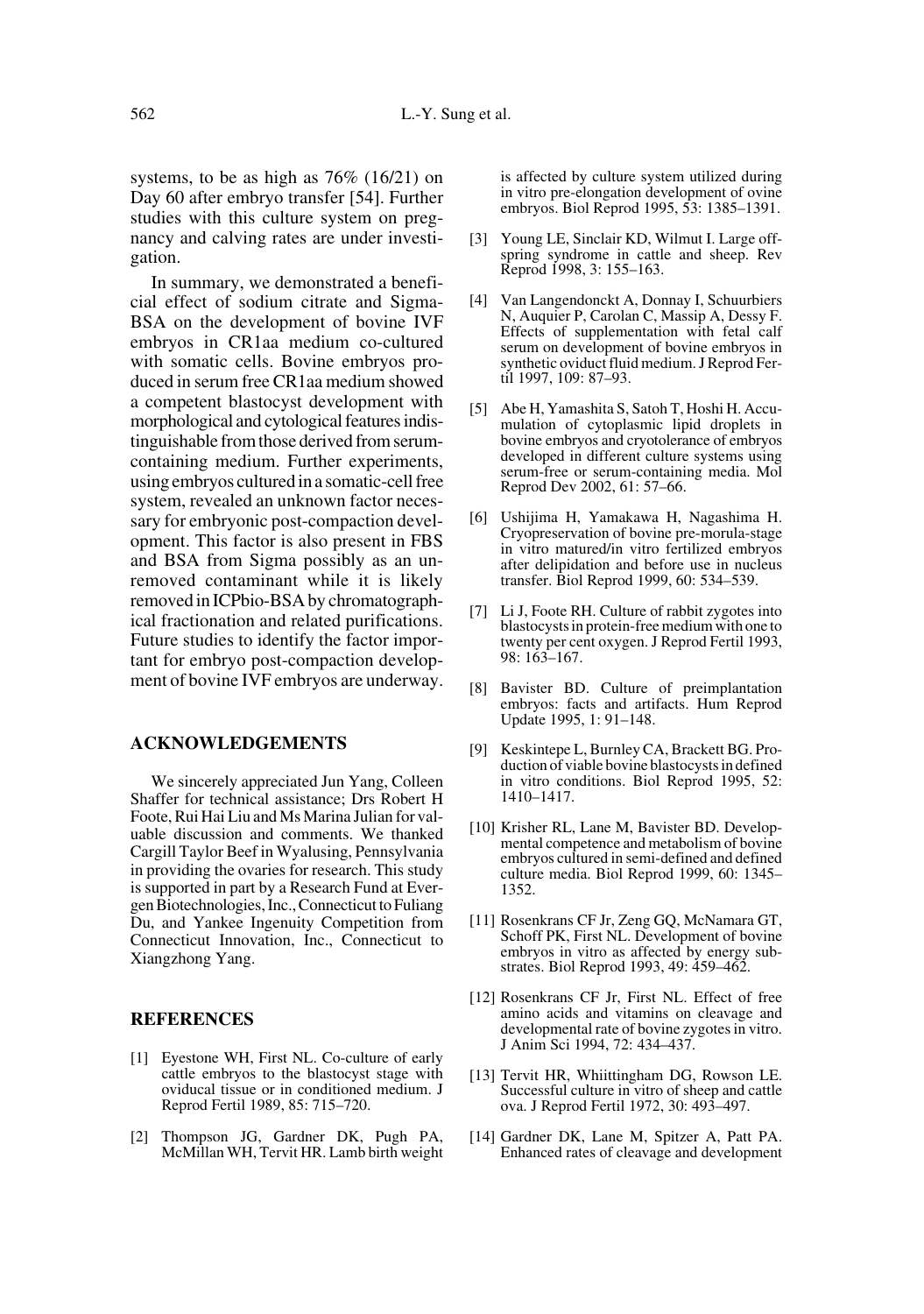for sheep zygotes cultured to the blastocyst stage in vitro in the absence of serum and somatic cells: amino acids, vitamins, and culturing embryos in groups stimulate development. Biol Reprod 1994, 50: 390–400.

- [15] Holm P, Booth PJ, Schmidt MH, Greve T, Callesen H. High bovine blastocyst development in a static in vitro production system using SOFaa medium supplemented with sodium citrate and myo-inositol with or without serum-proteins. Theriogenology 1999, 52: 683–700.
- [16] Liu Z, Foote RH. Development of bovine embryos in KSOM with added superoxide dismutase and taurine and with five and twentyfive percent  $O_2$ . Biol Reprod 1995, 53: 786– 790.
- [17] Liu Z, Foote RH. Effects amino acids on the development of in-vitro matured/in-vitro fertilization bovine embryos in a simple proteinfree medium. Human Reprod 1995, 10: 2985– 2991.
- [18] Rosenkrans CF Jr, Zeng GQ, McNamara GT, Schoff PK, First NL. Development of bovine embryos in vitro as affected by energy substrates. Biol Reprod 1993, 49: 459–462.
- [19] Wang S, Liu Y, Holyoak GR, Bunch TD. The effects of bovine serum albumin and fetal bovine serum on the development of pre- and postcleavage-stage bovine embryos cultured in modified CR2 and M199 media. Anim Reprod Sci 1997, 48: 37–45.
- [20] Thompson JG, Sherman ANM, Allen NW, McGowan LT, Tervit HR. Total protein content and protein synthesis within pre-elongation stage bovine embryos. Mol Reprod Dev 1998, 50: 139–145.
- [21] Thompson JG, Peterson AJ. Bovine embryo culture in vitro: new developments and posttransfer consequences. Hum Reprod 2000, 15 (Suppl 5): 59–67.
- [22] Gómez E, Duque P, Díaz E, Facal N, Antolín I, Hidalgo C, Díez C. Effects of acetoacetate and D-β-hydroxybutyrate on bovine in vitro embryo development in serum-free medium. Theriogenology 2002, 57: 1551–1562.
- [23] Eckert J, Pugh PA, Thompson JG, Niemann H, Tervit HR. Exogenous protein affects developmental competence and metabolic activity of bovine pre-implantation embryos in vitro. Reprod Fertil Dev 1998, 10: 327–332.
- [24] Kuran M, Robinson JJ, Staines ME, McEvoy TG. Development and de novo protein syn-

thetic activity of bovine embryos produced in vitro in different culture systems. Theriogenology 2001, 55: 593–606.

- [25] Dunglison GF, Kaye PL. Insulin regulates protein metabolism in mouse blastocysts. Mol Reprod Dev 1993, 36: 42–48.
- [26] Kane MT. Variability in different lots of commercial bovine serum albumin affects cell multiplication and hatching of rabbit blastocysts in culture. J Reprod Fertil 1983, 69: 555– 558.
- [27] Gray CW, Morgan PM, Kane MT. Purification of an embryotrophic factor from commercial bovine serum albumin and its identification as citrate. J Reprod Fertil 1992, 94: 471– 480.
- [28] McKiernan SH, Bavister BD. Different lots of bovine serum albumin inhibit or stimulate in vitro development of hamster embryos. In Vitro Cell Dev Biol 1992, 28: 154–156.
- [29] Hillgartner FB, Salati LM, Goodridge AG. Physiological and molecular mechanisms involved in nutritional regulation of fatty acid synthesis. Physiol Rev 1995, 75: 47–76.
- [30] Yang X, Jiang S, Foote RH. Bovine oocyte development following different oocyte maturation and sperm capacitation procedures. Mol Reprod Dev 1993, 34: 94–100.
- [31] Brackett BG, Oliphant G. Capacitation of rabbit spermatozoa in vitro. Biol Reprod 1975, 12: 260–274.
- [32] Goodridge AG. Regulation of fatty acid synthesis in isolated hepatocytes. Evidence for a physiological role for long chain fatty acyl coenzyme A and citrate. J Biol Chem 1973, 248: 4318–4326.
- [33] Thurmond DC, Baillie RA, Goodridge AG. Regulation of the action of steroid/thyroid hormone receptors by medium-chain fatty acids. J Biol Chem 1998, 273: 15373–15381.
- [34] Lane M, Maybach JM, Hooper K, Hasler JF, Gardner DK. Cryo-survival and development of bovine blastocysts are enhanced by culture with recombinant albumin and hyaluronan. Mol Reprod Dev 2003, 64: 70–78.
- [35] Dunglison GF, Kaye PL. Endocytosis in mouse blastocysts: characterization and quantification of the fluid phase component. Mol Reprod Dev 1995, 41: 225–231.
- [36] Thompson JG. In vitro culture and embryo metabolism of cattle and sheep embryos – a